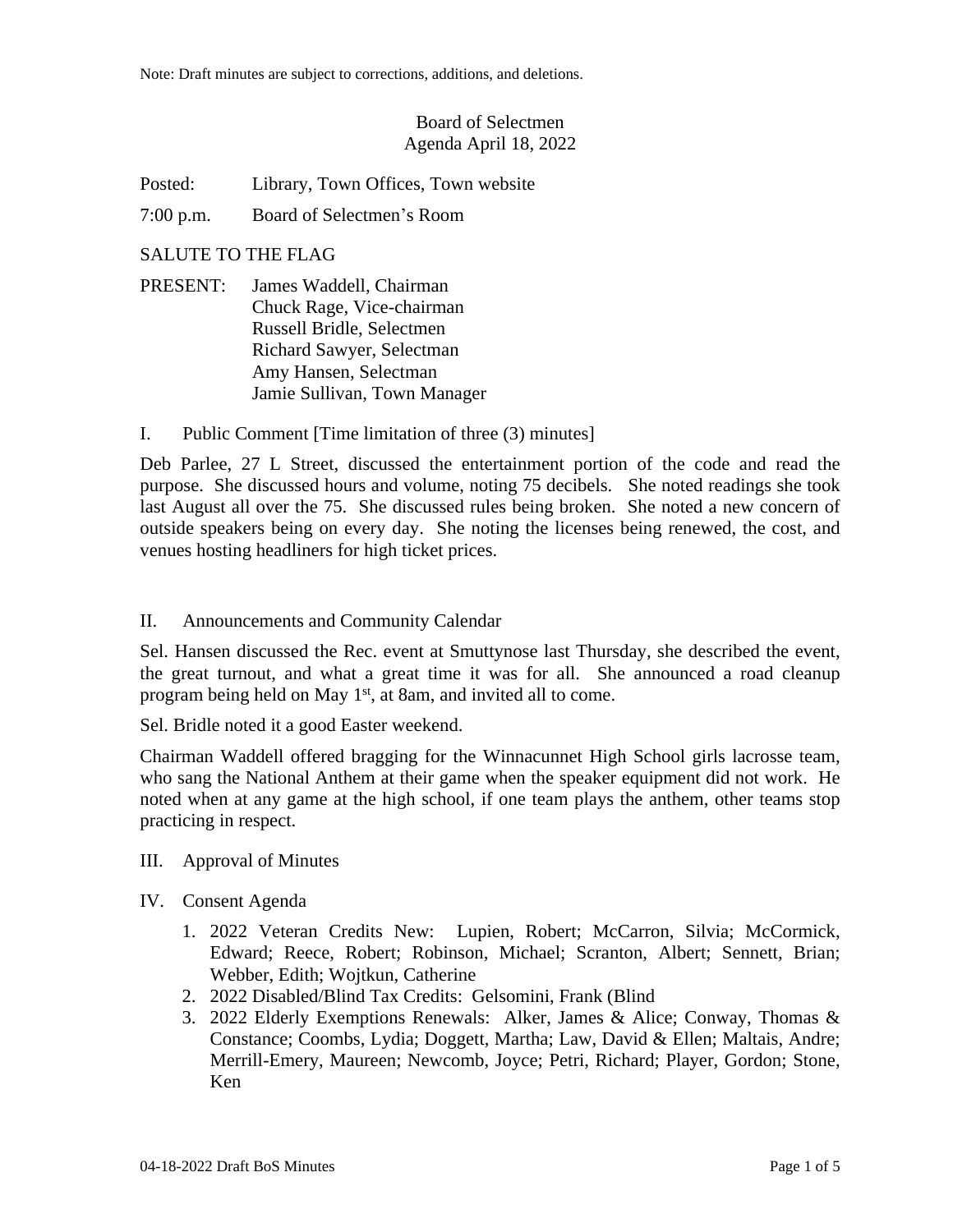- 4. 2022 Elderly Exemptions New: Archambeault, Elaine; Curtis, Peter; Hegarty, Peter; Rogers, Norma; Windsor, Robin
- 5. Heritage Commission Appointments: Ann Carnaby, Erica de Vries
- 6. Letter of No Objection: Service of Liquor Outside Logan's Run
- 7. Parade & Public Gathering License: Tow Truck Parade 5-22-2022
- 8. Parks & Recreation Advisory Council: Dan Griffin, Tim Hamlen

TM Sullivan noted an addition to the letter of no objection, Coffee Break Café.

Sel. Sawyer MOTIONED to APPROVE the Consent Agenda. SECONDED by Sel. Bridle. VOTE:  $5-0-0$ 

- V. Appointments
	- 1. Kristi Pulliam, Finance Director
	- a Monthly Financials

Dir. Pulliam noted this is the third report of 2022 and the target is 25%. The March Revenue Details are YTD \$1,723,564, March amount was \$488,792. She noted the town clerk will always be the biggest piece of the pie, and land rent bills have gone out. The 2022 revenue is slightly higher than 2021 by \$4,858.

She discussed that on the expense side we have spent \$6,467,489 and have open purchase orders totaling \$222,297. These figures include amounts spent related to warrant articles. We are under budget by \$692,524 or 2.46%. She noted the breakdown on the chart.

She discussed continuing to watch gas and diesel noting 2022 higher than 2021 for electric and diesel and explained, showing a chart.

b High Street Bond Update

Dir. Pulliam gave an update on the bond process. The application has been submitted to the NHMBB - New Hampshire Municipal Bond Bank. As Jamie explained last week the bond sale has been moved up to June. I am working with bond counsel this week to make sure everything is in place with the application. The bond bank always is very conservative with what they are expecting for interest rates, and at this time they are using 3% for 20 years, 3.5% for 25 years, and 4% for 30 years. At the boards meeting on May  $9<sup>th</sup>$ , we will need to know what term we want to bond the project. Using charts, she explained the differences between the 20,25 and 30 year interest rates. She noted the board could go over all this and make their decision for May 9<sup>th</sup>. She discussed the debt schedule and what it will look like in future years.

Sel. Hansen asked if we will have the WWTP numbers for the next meeting. Dir. Pulliam noted she could probably get some projections on the phase one project and add it, but the phase two project is too far out.

Sel. Bridle asked what the bond rate was last year, and the answer was the 20 year at 2.09%, 25 year at 2.34% and 30 year at 2.36%. He noted the difference and that we could have saved money if done last year. Dir. Pulliam reiterated that the rates listed for this year are very conservative.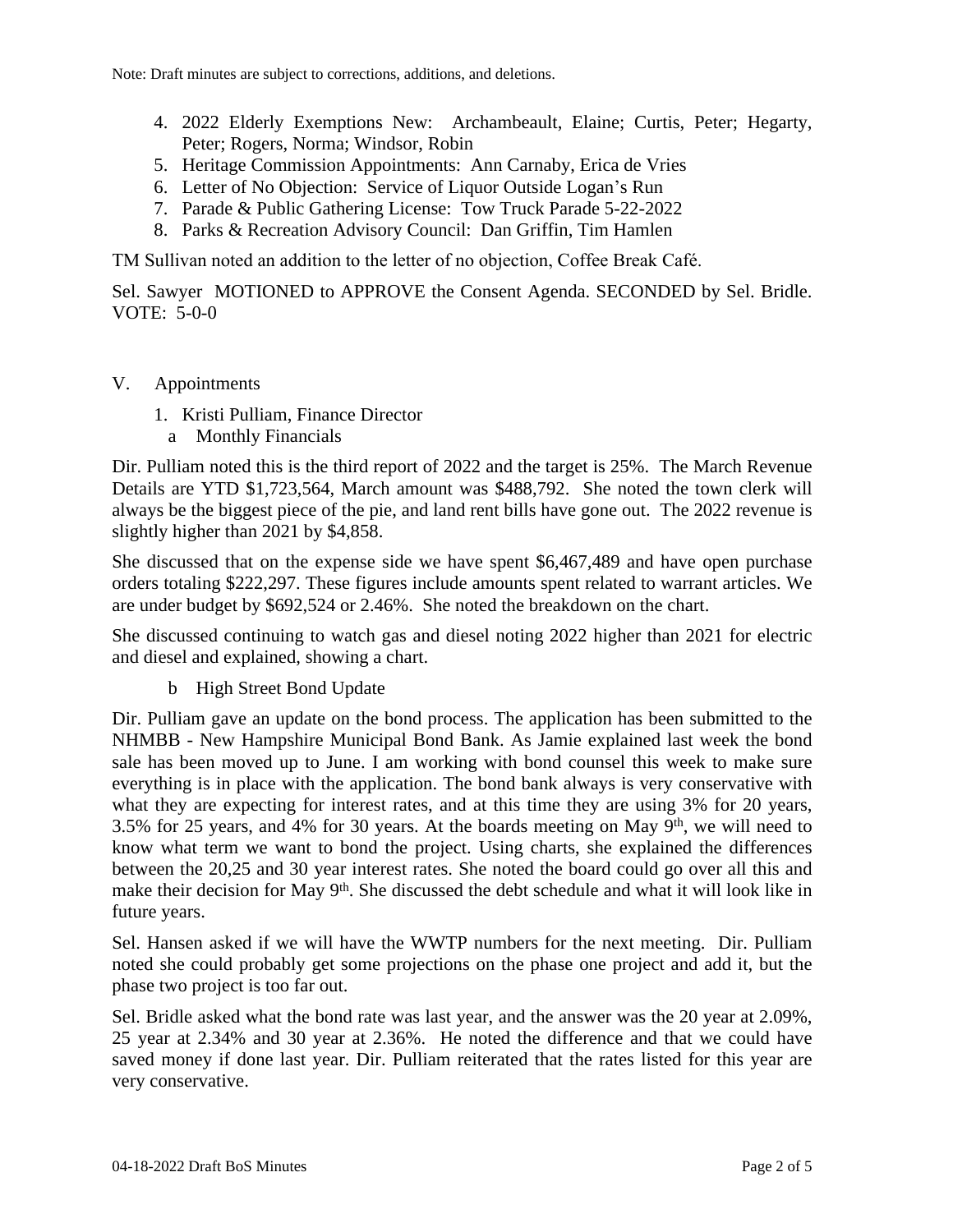Note: Draft minutes are subject to corrections, additions, and deletions.

TM Sullivan noted the importance of getting into this bond sale due to possible interest increases.

Chairman Waddell noted the amount under budget and asked if about the same every year and the answer was yes. He noted the importance of getting the bond done. He noted this is all on the website and the answer was yes, the financials and the bond charts. He asked if we can track who views the website. Dir. Pulliam noted we do track the numbers who watch Channel 22, but she will have to look into the website viewing.

- VI. Town Manager's Report
	- 1. The DPW is beginning the paving today. When scheduled roads are completed, if any funds are left, we will start to address any spots on Winnacunnet Road.
	- 2. The state is also doing paving on Route 1A and Route 1.
	- 3. The tax collector's office will be closed on April  $20<sup>th</sup>$  for annual training.
	- 4. Aquarion is still looking for nominations for their environmental champion award. For more information you can go to their website.
	- 5. Please pay attention to the high winds and rain with the Nor' Easter that is coming this way.
- VII. Old Business
	- 1. RSA 41:14-a Proceedings Vote 843 Ocean Blvd Map 183, Lot 55

TM Sullivan noted the hearings.

Sel. Sawyer MOTIONED to APPROVE under RSA 41:14-a Proceedings to remove Deed Restriction #3 for the property located at 843 Ocean Blvd Map 183, Lot 55 as read by the town manager and recorded. SECONDED by Sel. Bridle. VOTE: 5-0-0

2. Revision to Trash and Recycling Cart Pricing Policy

TM Sullivan discussed the board has received a memo from Dir. Hale regarding the revision. He stated the current pricing and the revision that is being proposed. He noted this will cover our costs due to price increases in the carts.

Sel. Rage noted that at a town meeting it was stated the cost of barrels to businesses would be the same as the towns cost and asked is that the case now. TM Sullivan noted he had not spoken to Dir. Hale, but based on the memo, these are the costs, and he does not believe a profit margin is included.

Sel. Hansen noted they seem inexpensive.

Sel. Sawyer MOTIONED to APPROVE the Revision to Trash and Recycling Cart Pricing Policy. SECONDED by Sel. Hansen. VOTE: 5-0-0

Chairman Waddell noted the comment on speakers being on for no reason. He mentioned businesses have a right to make money, but people have a right to live in peace. He noted the same discussion every year. He discussed taking action, if there is any we can take. He opened discussion up to the board.

Sel. Sawyer noted he does not think we can take action if they are playing music and no one happens to be outside, noting that may be their manner of attracting patrons. He noted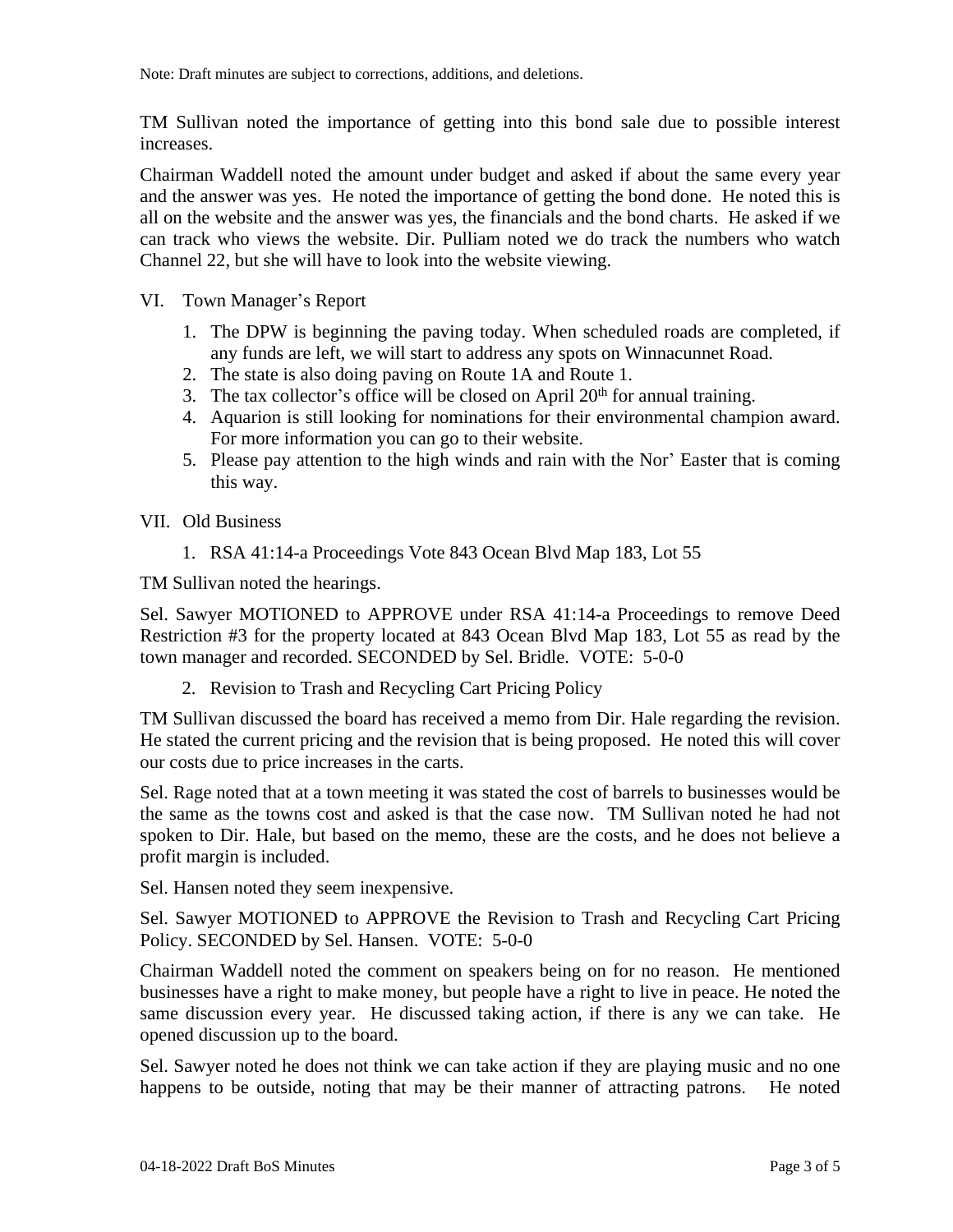possibly changing hours and discussed ordinances passed by voters. He noted possible hours established for outside.

Sel. Rage noted the public commenter stated a police officer told her to come to the board. He asked, what can we do if it is a statute. TM Sullivan discussed the board's rights pertaining to the ordinance, and he discussed the issues with the decibel levels, and it must be over limit for a continuous 30 seconds for a violation.

Sel. Hansen discussed being there, eating on the patio and it was cold, so there were no guests outside. She noted it was a Sunday morning and she thought it weird that the outside speakers were on as it did not fit the circumstance of the situation. She noted not knowing the answer, but, was thinking there is a way to make improvements depending on the seasonal conditions and situations.

Chairman Waddell noted logs kept of complaints. TM Sullivan noted his emails are usually sent to the police department or whatever department appropriate to deal with issues. He noted some visits from people on L Street and those are dealt with individually. He noted that a change to the town ordinance would have to go to town meeting, but he will speak with the police and see if they can make some agreements. There was general discussion on asking the businesses to be good neighbors for all concerned, and what the board would like the town manager to address.

Sel. Hansen asked when a license is approved, is that for times of approval, and the answer was yes, based on the ordinance. Sel. Sawyer reiterated that based on complaints, they can add restrictions.

Chairman Waddell encouraged those making a complaint to make sure it is recorded.

VIII. New Business

1. Purchasing Policy Chapter §718-5. Policy Waivers: Police Security System Warrant Article 28

TM Sullivan discussed the purchase of the security system, noting they all received a memo from Chief Hobbs regarding such and his recommendations.

Sel. Bridle asked if we had gotten three quotes and the answer was two, one being an installed and owned quote, and the other being a more rental circumstance.

Sel. Hansen asked if we are buying outright as opposed to rental equipment that would be replaced periodically and the answer was yes. She asked if they service it if we have issues and the answer was yes.

Sel. Rage noted he has worked with this company, and they are excellent.

Chairman Waddell asked if this was the original company and the answer was no, they were the ones wanting the rental and the chief did not want to go that way.

Sel. Bridle MOTIONED to APPROVE "To waive the Town of Hampton Purchasing Policy competitive bid provisions in 718-3, issuing a waiver under Section 718-5.1, as being in the best interest of the Town of Hampton. And to authorize the Town Manager to enter a contract with, A & B Lock and Security of Gilford, NH to provide the necessary upgrades